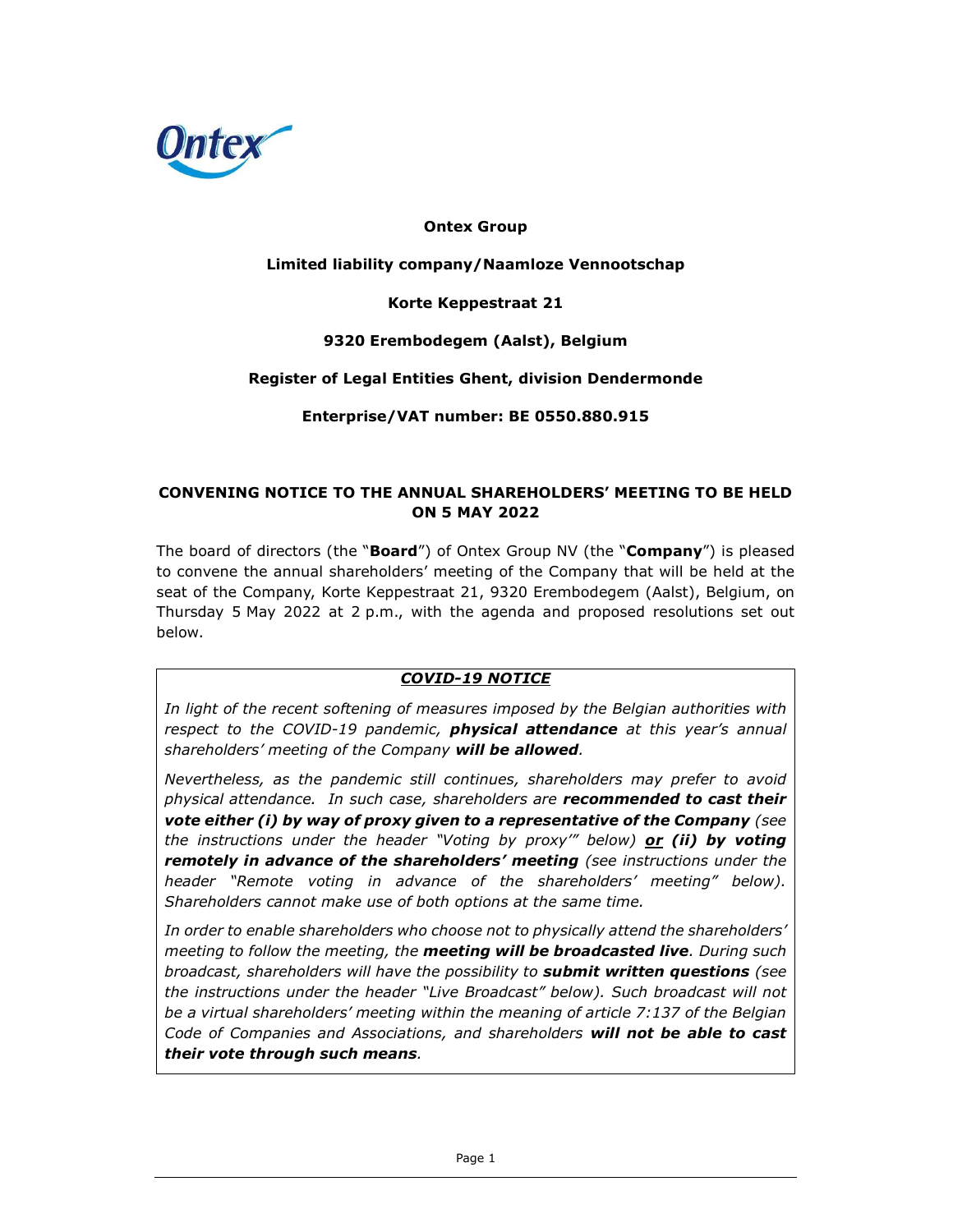The other formalities with respect to admission and registration remain identical to previous years (see the instructions under the header "Admission and registration formalities" below).

Given the rapid and unpredictable evolution of the measures regarding the COVID-19 pandemic, the Company will provide further updates on the practical organization of the annual shareholders' meeting if and when necessary via the website of the Company (www.ontex.com).

### Agenda and proposed resolutions

- 1. Presentation of the annual reports of the Board on the statutory (nonconsolidated) and consolidated annual accounts of the Company for the financial year that ended on 31 December 2021.
- 2. Presentation of the reports of the statutory auditor on the statutory (nonconsolidated) and consolidated Board report of the Company for the financial year that ended on 31 December 2021.
- 3. Communication of the consolidated annual accounts of the Company for the financial year that ended on 31 December 2021.
- 4. Approval of the statutory (non-consolidated) annual accounts of the Company for the financial year that ended on 31 December 2021, including the allocation of results.

Proposed resolution: approval of the statutory (non-consolidated) annual accounts of the Company for the financial year that ended on 31 December 2021, including the following allocation of results:

Carry forward of the loss of the financial year amounting to  $\epsilon$  -19,745,775 to next financial year:

| Profit carried forward from last financial year: | € 413,999,819 |
|--------------------------------------------------|---------------|
| Result of the financial year to be appropriated: | € -19,745,775 |
| Profit to be appropriated:                       | € 394,254,044 |
| Accumulated profits:                             | €400,391,827  |
| Withdrawal from reserves:                        | € 6,137,783   |
| Allocation to legal reserves:                    | €O            |

5. Release from liability of the directors.

Proposed resolution: approval of the release from liability of the persons who served as directors of the Company during the financial year that ended on 31 December 2021 for the performance of their duties during the financial year that ended on 31 December 2021.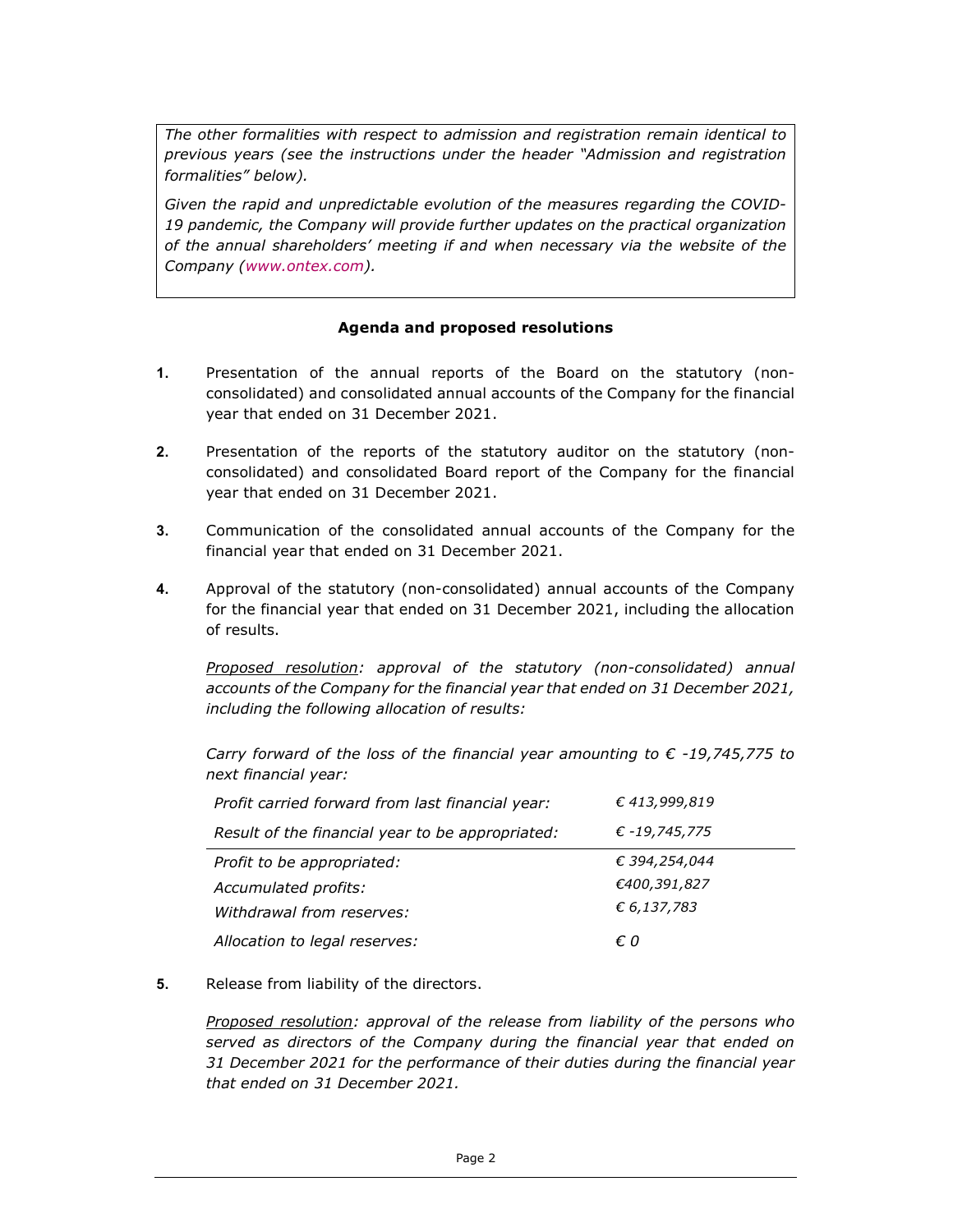6. Release from liability of the statutory auditor.

Proposed resolution: approval of the release from liability of the statutory auditor of the Company for the performance of its duties during the financial year that ended on 31 December 2021.

7. (Re-)appointment of directors.

### Proposed resolutions:

- (a) Approval of the re-appointment of Inge Boets BV, with Inge Boets as permanent representative, as independent director, for a period which will end immediately after the annual shareholders' meeting that will consider the approval of the annual accounts for the financial year ending on 31 December 2025.
- (b) Confirmation of the co-optation of MJA Consulting BV, with Manon Janssen as permanent representative, as independent director, for the remaining term of the mandate of Manon Janssen, i.e., a period which will end immediately after the annual shareholders' meeting that will consider the approval of the annual accounts for the financial year ending on 31 December 2024.
- (c) Confirmation of the co-optation of JH GmbH, with Jesper Hojer as permanent representative, as non-executive director, for the remaining term of the mandate of Jesper Hojer, i.e., a period which will end immediately after the annual shareholders' meeting that will consider the approval of the annual accounts for the financial year ending on 31 December 2024.
- (d) Confirmation of the co-optation of Alane SRL, with Aldo Cardoso as permanent representative, as non-executive director, for the remaining term of the mandate of Aldo Cardoso, i.e., a period which will end immediately after the annual shareholders' meeting that will consider the approval of the annual accounts for the financial year ending on 31 December 2022.
- (e) Approval of the appointment of Paul McNulty, as independent director, for a period which will end immediately after the annual shareholders' meeting that will consider the approval of the annual accounts for the financial year ending on 31 December 2025.
- (f) Approval of the appointment of Ebrahim Attarzadeh, as non-executive director, for a period which will end immediately after the annual shareholders' meeting that will consider the approval of the annual accounts for the financial year ending on 31 December 2025.

### Explanatory note:

(a) The current mandate of Inge Boets BV, with Inge Boets as permanent representative, will expire at this annual shareholders' meeting. Upon recommendation of the Remuneration and Nomination Committee , the Board proposes the renewal of such mandate for a period which will end immediately after the annual shareholders' meeting that will consider the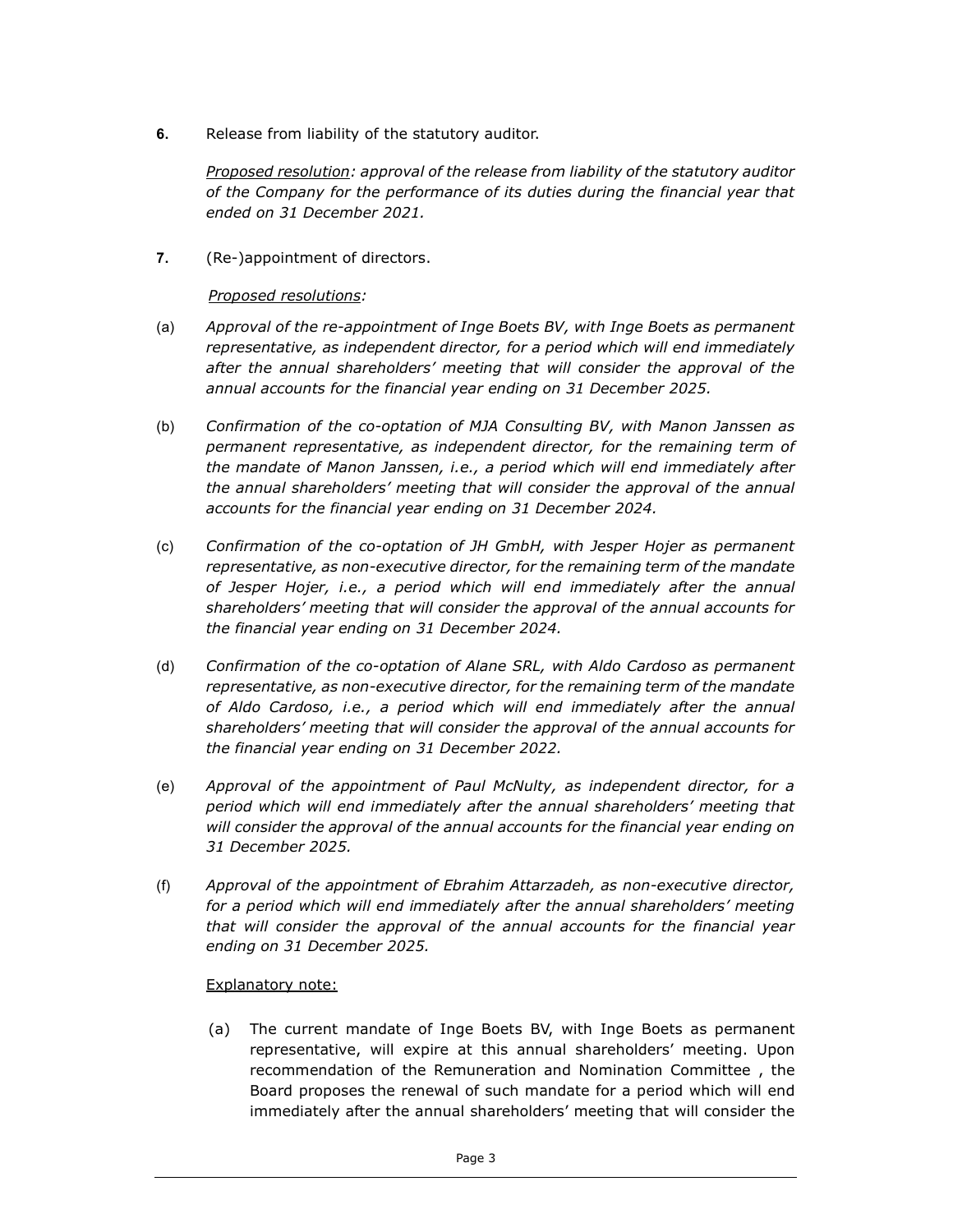approval of the annual accounts for the financial year ending on 31 December 2025.

Inge Boets BV and Inge Boets meet the independence requirement of article 7:87 of the Belgian Code of Companies and Associations (as further developed through the function, family and financial criteria as provided by provision 3.5 of the 2020 Corporate Governance Code) and have expressed their intention to continue to do so.

(b) Manon Janssen was an independent member of the Board. Manon Janssen proposed to the Remuneration and Nomination Committee to have herself replaced by MJA Consulting BV, with Manon Janssen as permanent representative. Manon Janssen has in the meantime resigned as member of the Board and the Board has co-opted MJA Consulting BV, with Manon Janssen as permanent representative, as independent member of the Board.

MJA Consulting BV and Manon Janssen meet the independence requirement of article 7:87 of the Belgian Code of Companies and Associations (as further developed through the function, family and financial criteria as provided by provision 3.5 of the 2020 Corporate Governance Code) and have expressed their intention to continue to do so.

- (c) Jesper Hojer was a non-executive member of the Board. Jesper Hojer proposed to the Remuneration and Nomination Committee to have himself replaced by JH GmbH, with Jesper Hojer as permanent representative. Jesper Hojer has in the meantime resigned as member of the Board and the Board has co-opted JH GmbH, with Jesper Hojer as permanent representative, as non-executive member of the Board.
- (d) Aldo Cardoso was a non-executive member of the Board. Aldo Cardoso proposed to the Remuneration and Nomination Committee to have himself replaced by Alane SRL, with Aldo Cardoso as permanent representative. Aldo Cardoso has in the meantime resigned as member of the Board and the Board has co-opted Alane SRL, with Aldo Cardoso as permanent representative, as non-executive member of the Board.
- (e) Earlier this year, the Board accepted the resignation, with effect as from 11 January 2022, of Frédéric Larmuseau, who was an independent director. Further, the Board also accepted the resignation of Philippe Costeletos, non-executive member of the Board who was appointed to the Board upon proposal of ENA Investment Capital LLC, which resignation shall enter into effect as of the annual shareholders' meeting of the Company that will consider the approval of the annual accounts for the financial year ending on 31 December 2021. The Board would like to extend its gratitude to Messrs. Larmuseau and Costeletos for their commitment and valuable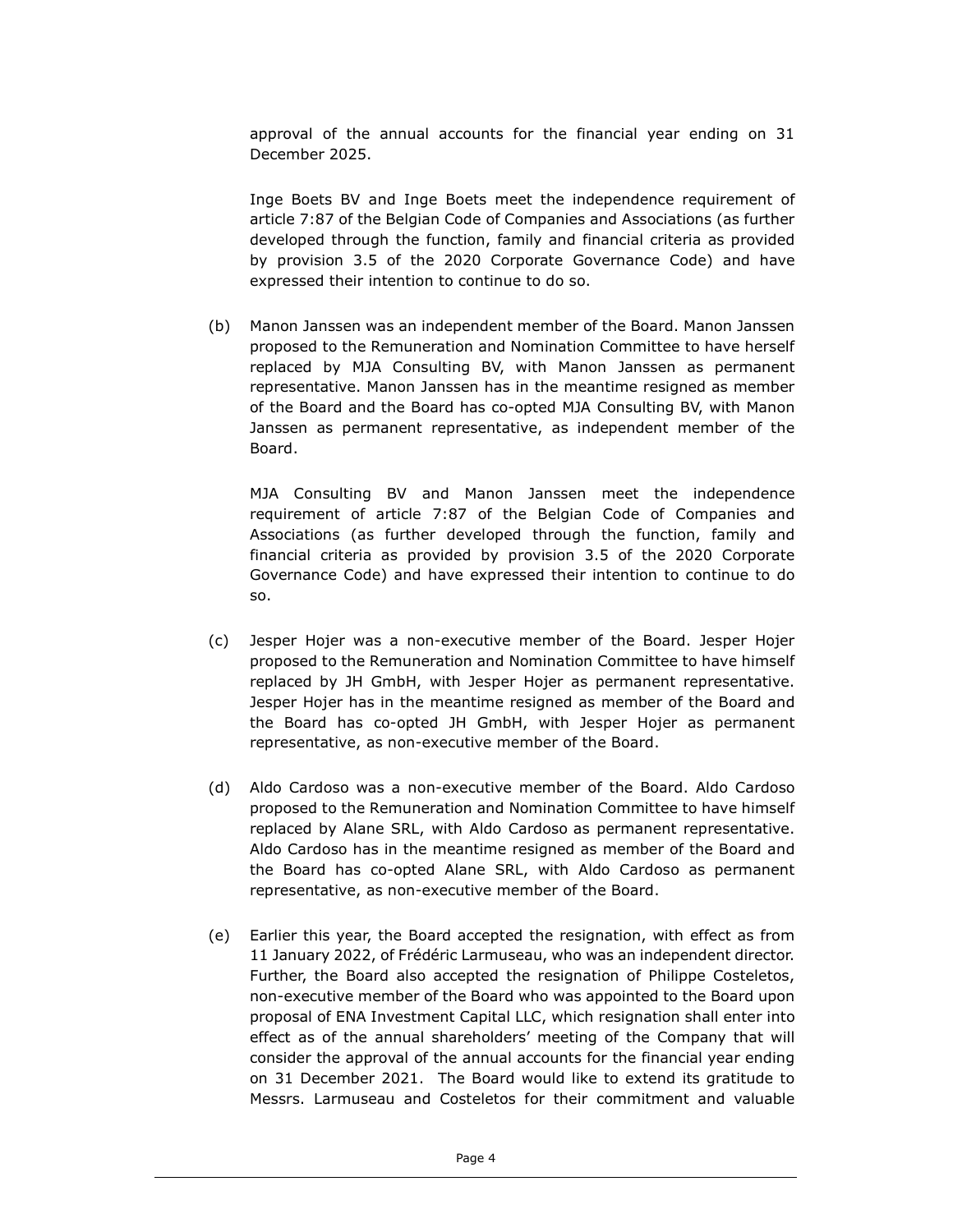contribution to the Board during their tenure. The Board proposes two new candidates for appointment to replace them.

(f) The first new director proposed for appointment, as independent member of the Board, is Mr. Paul McNulty.

Mr. McNulty, an Irish national, is Senior Partner and Member of the Executive Committee of Veraison Capital AG, the asset manager responsible for the Veraison SICAV – Engagement Fund, one of the Company's shareholders, since June 2020. Prior to that, Mr. McNulty spent five years as a Senior Analyst with Sterling Strategic Value Limited (Monaco), the Investment Advisor for Sterling investment funds. From 2000 until 2015, Mr. McNulty was a Senior Fund Manager with Setanta Asset Management, an active global value oriented investment manager. Prior to that, Mr. McNulty was a consultant with PricewaterhouseCoopers.

Mr. McNulty was proposed to the Remuneration and Nomination Committee by Veraison SICAV – Engagement Fund, one of the Company's shareholders.

The Remuneration and Nomination Committee and the Board concluded that Mr. McNulty's experience and skillset, which includes extensive experience with public companies and in the field of capital markets, would be complementary to that of the current Board members.

Mr. McNulty meets the independence requirement of article 7:87 of the Belgian Code of Companies and Associations (as further developed through the function, family and financial criteria as provided by provision 3.5 of the 2020 Corporate Governance Code) and has expressed his intention to continue to do so. The independence criteria provided by provision 3.5 of the 2020 Corporate Governance Code require, among others, that the director has not been nominated by a shareholder holding shares, either directly or indirectly, either alone or in concert, representing globally one tenth or more of the Company's capital or one tenth or more of the voting rights in the Company at the moment of appointment. On the basis of the transparency declarations received by the Company, this condition is also met on the date of this convening notice.

Upon recommendation from the Remuneration and Nomination Committee, the Board proposes to appoint Mr. Paul McNulty as independent director for a period which will end immediately after the annual shareholders' meeting that will consider the approval of the annual accounts for the financial year ending on 31 December 2025.

(g) ENA Investment Capital LLC, one of the Company's reference shareholders, has proposed to the Remuneration and Nomination Committee to appoint Mr. Ebrahim Attarzadeh as a non-executive member of the Board and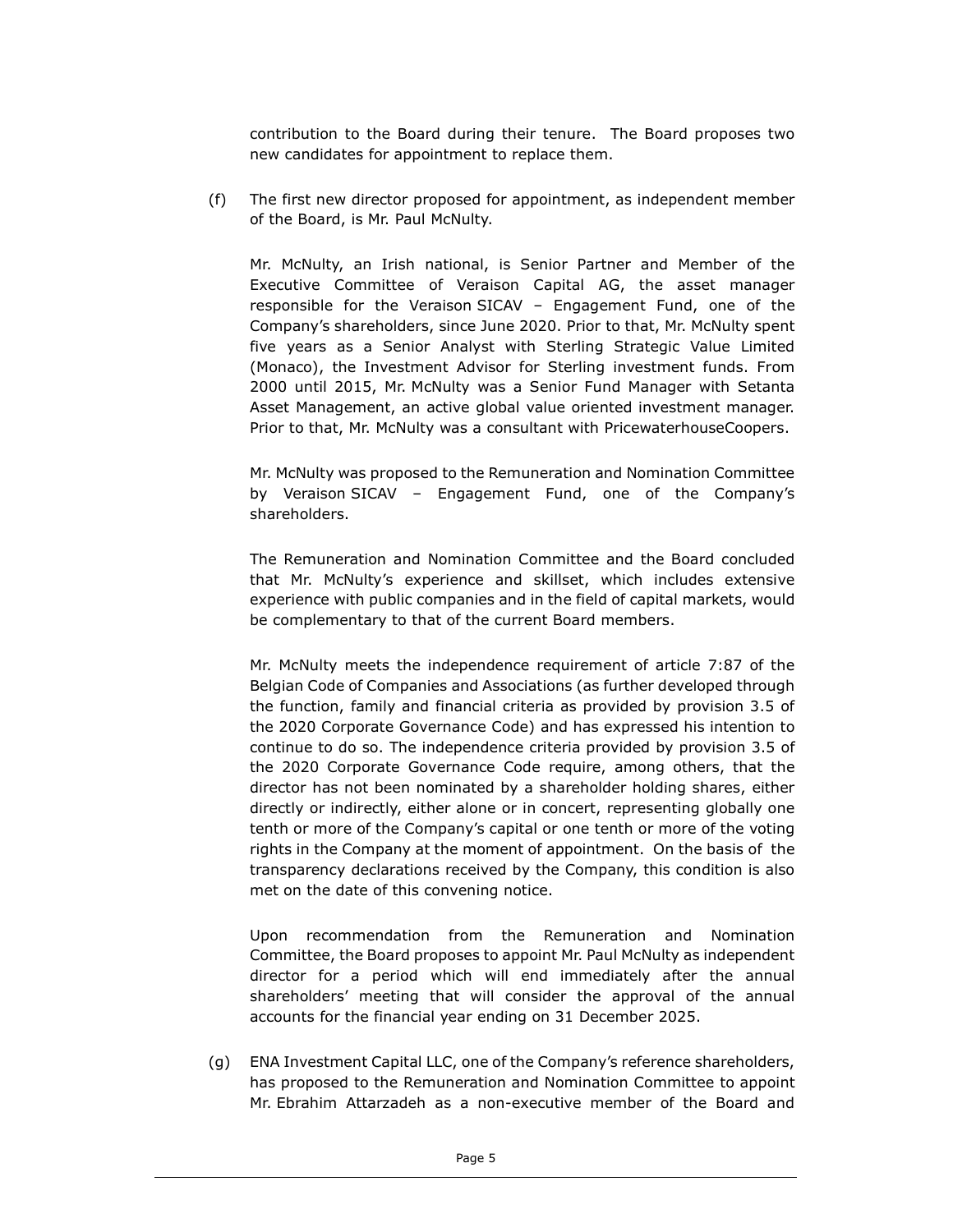representative of ENA Investment Capital LLC, in replacement of Mr. Philippe Costeletos.

Mr. Attarzadeh, a German national, has more than 20 years' experience in investment banking, including in capital markets. He was CEO of Mainfirst Schweiz AG, a financial institution, from 2011 until 2014, and CEO and Head of Equities of Stifel Europe Bank AG until end of 2021. Prior to that, Mr. Attarzadeh held other positions at Mainfirst Bank AG, and prior to that at Deutsche Bank and Arthur Andersen.

The Remuneration and Nomination Committee and the Board concluded that Mr. Attarzadeh's experience and skillset, which include several senior leadership roles, as well as experience in capital markets, would be complementary to that of the current Board members.

Upon recommendation from the Remuneration and Nomination Committee, the Board proposes to appoint Mr. Ebrahim Attarzadeh as nonexecutive director for a period which will end immediately after the annual shareholders' meeting that will consider the approval of the annual accounts for the financial year ending on 31 December 2025.

Subject to approval of the aforementioned resolutions, the Board would continue to be composed of non-executive directors only, and 50% of its members would continue to be independent directors. In addition, the Board would continue to meet the legal gender diversity requirements.

8. Approval of the remuneration report.

Proposed resolution: approval of the remuneration report included in the corporate governance statement of the annual report of the Board for the financial year that ended on 31 December 2021.

### Explanatory Note:

The remuneration report sets out the manner in which the Company's remuneration policy, as approved by the annual shareholders' meeting of 25 May 2021, has been applied during financial year 2021.

It provides a comprehensive overview of the remuneration awarded to the directors and the members of the Executive Committee of Ontex during financial year 2021.

9. Approval of an amendment to the remuneration policy.

Proposed resolution: approve  $(x)$  the following amendments to the remuneration policy with respect to the Chairperson of the Board as well as (y) the updated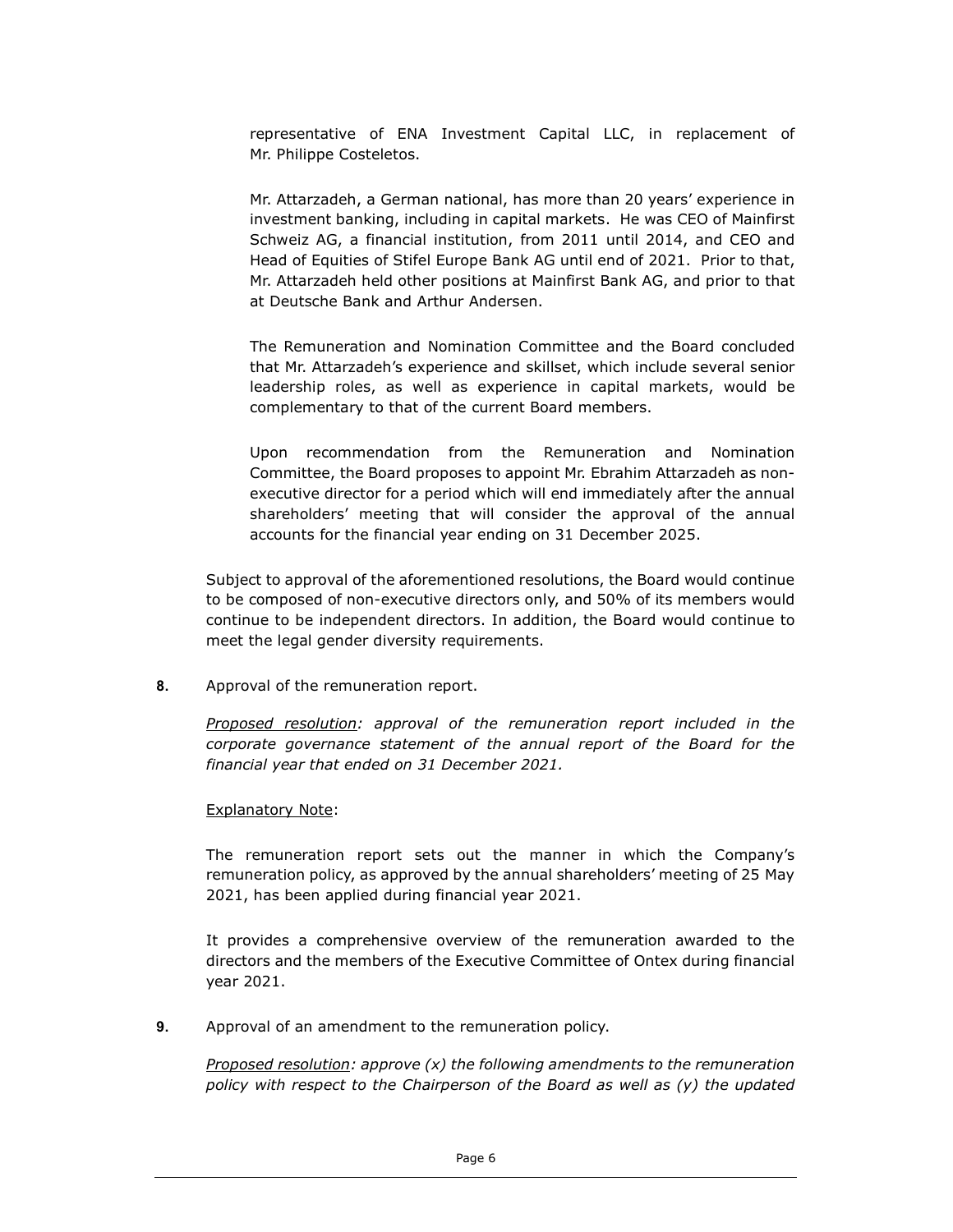consolidated version of the remuneration policy reflecting these amendments (as made available on the website of the Company):

- (i) an increase of the additional annual fixed fee awarded to the Chairperson of the Board from EUR 60,000 to EUR 190,000, such that the aggregate annual fixed fee awarded to the Chairperson of the Board is increased from an aggregate of EUR 120,000 to an aggregate of EUR 250,000; and
- (ii) award of an annual transformation fee to the Chairperson of the Board of EUR 50,000 per financial year for the remainder of his current mandate.

The Board, acting upon recommendation of the Remuneration and Nomination Committee, may decide that the transformation fee shall no longer be due and payable to the Chairperson of the Board when the transformation of the Group no longer requires the additional time commitment that this fee aims to compensate for.

These amendments shall apply retroactively as of 1 January 2022.

#### Explanatory Note:

The Company's remuneration policy, as was proposed to, and approved by, the annual shareholders' meeting of 25 May 2021, did not amend the Board members' remuneration compared to the preceding policy. As announced during last year's annual shareholders' meeting, the Remuneration and Nomination Committee has conducted a review of the compensation of the Board members in light of, among others, shareholder engagement, best practices and applicable governance principles.

For purposes of such compensation review, the Remuneration and Nomination Committee was advised by a reputable external consultant in the field of executive and leadership remuneration, complemented by a benchmarking exercise of board remuneration in comparable international and Belgian listed companies.

Having conducted the aforementioned review, the Remuneration and Nomination Committee and the Board have come to the conclusion that the remuneration for the Board members, other than the Chairperson of the Board, are at par with comparable international and Belgian listed companies.

At the same time, the Remuneration and Nomination Committee and the Board have concluded that the Chair, also taking into account his stature and profile, is currently not sufficiently compensated for the active role that he has performed since his appointment in May 2020, and is expected to continue to perform in the future.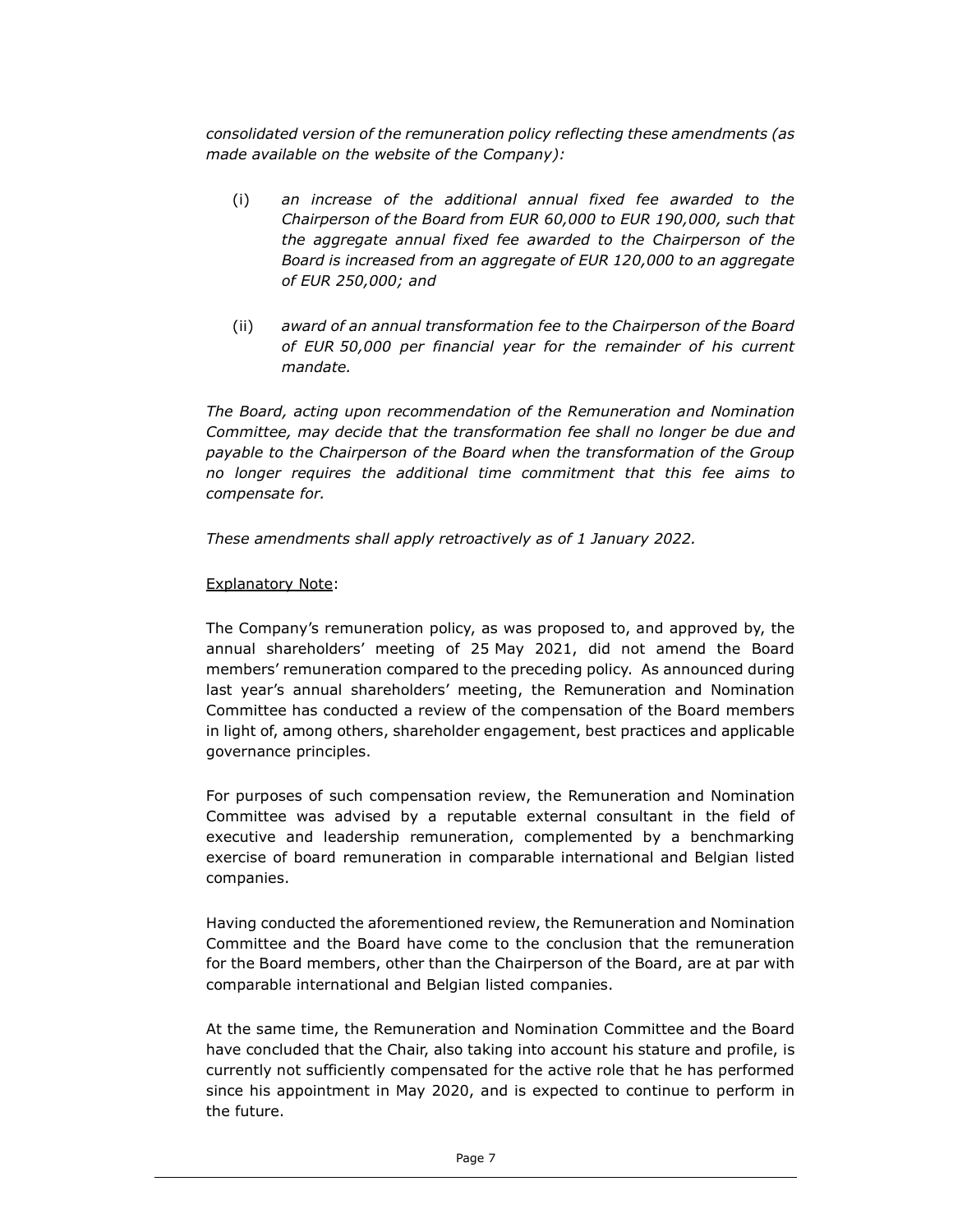This includes a significant time commitment in relation to, among others, (i) maintaining and expanding the Group's relations with its different stakeholders, including its shareholders, and (ii) coordinating interactions between the Board and the Group's executive management, including ensuring that appropriate support is given to ensure the implementation of the Group's strategic goals.

In addition, the Remuneration and Nomination Committee and the Board recognise the active role that the Chair is performing in the context of the Group's ongoing transformation (as announced in its press release of 15 December 2021), and which requires a significant further time-spend, in addition to the Chair's general tasks, among others towards the Group's executive management and its different stakeholders (including shareholders).

For the aforementioned reasons, the Board, upon recommendation of the Remuneration and Nomination Committee, proposes an increase to the Chair's fixed annual remuneration and the award of an annual transformation fee, each as described above.

The proposed consolidated version of our remuneration policy is available on the website of the Company (www.ontex.be) under the section titled "Investor Relations / Overview / Annual General Meetings".

The Board further notes that, despite the fact that the conflicts of interest procedure set forth in article 7:96 of the Belgian Code of Companies and Associations did not apply to the proceedings of the Remuneration and Nomination Committee and of the Board in this respect, the Chair voluntarily abstained from any deliberations and decision-making processes with respect to this topic in order to avoid any (perception of a) conflict of interest.

10. Approvals in accordance with Article 7:151 of the Belgian Code of Companies and Associations.

### Proposed resolutions:

(a) Approval of and, insofar as required, ratification of, in accordance with and to the extent falling within the scope of article 7:151 of the Belgian Code of Companies and Associations, those provisions of the EUR 470 million credit facilities agreement entered into by the Company and certain of its subsidiaries on 23 June 2021 (the 'Senior Facilities Agreement') which grant rights to third parties that either have a substantial influence on the assets of the Company or create a substantial debt or obligation for the Company if the exercise of these rights is dependent on the launch of a public takeover bid on the shares of the Company or on a change of the control exercised over it, including, without limitation, clause 11.3 (Change of Control and Delisting), which provides, among others, that any lender under the Senior Facilities Agreement may require the Company to cancel its available commitment and repay its participations in all outstanding utilizations upon being informed of a 'Change of Control', which is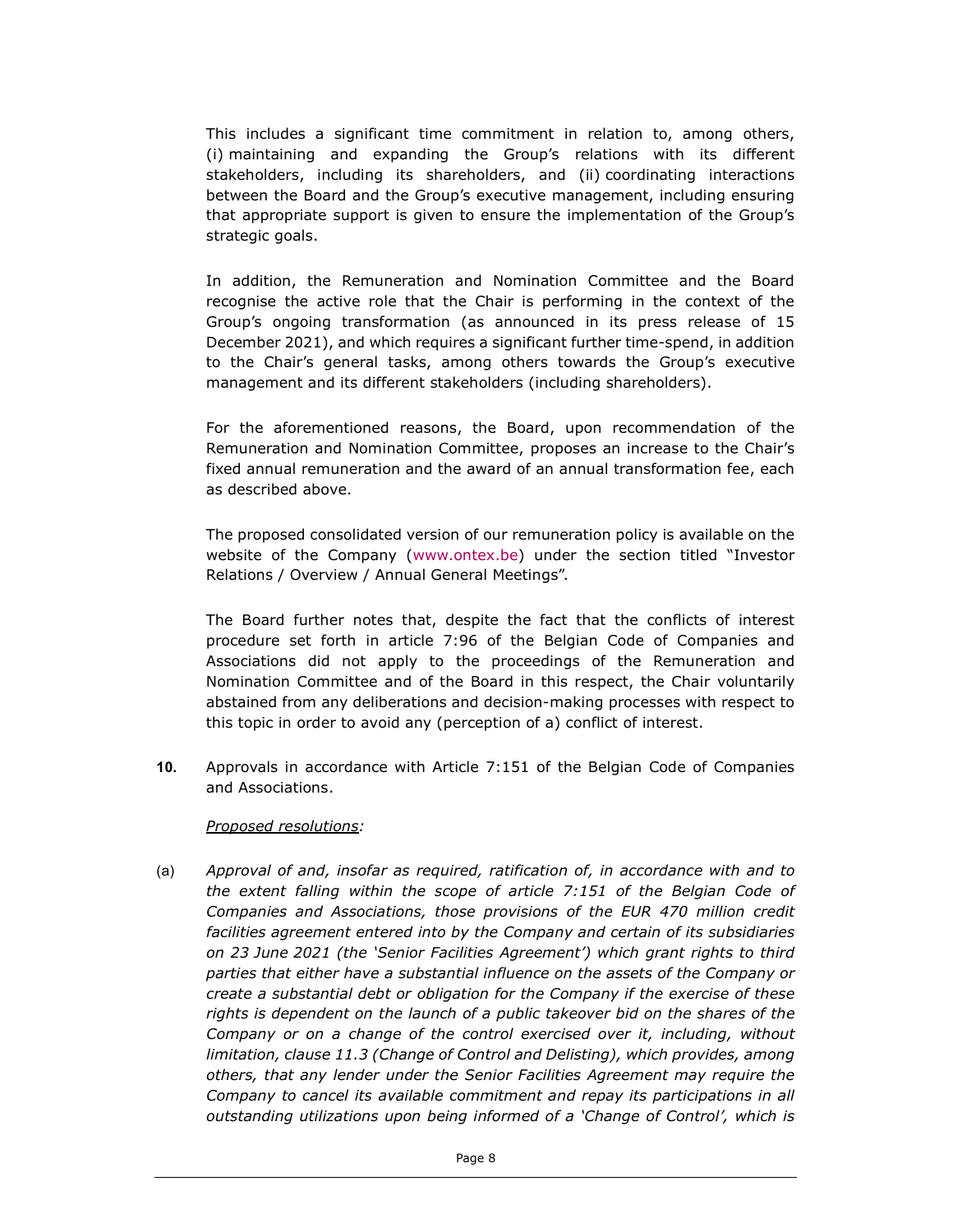defined as any person or group of persons acting in concert have acquired, directly or indirectly, beneficial ownership of the issued share capital of the Company having the right to cast more than 50% of the votes capable of being cast at a shareholders' meeting of the Company.

- (b) Approval of and, insofar as required, ratification of, in accordance with and to the extent falling within the scope of article 7:151 of the Belgian Code of Companies and Associations, the provisions of the indenture dated 7 July 2021 relating to the EUR 580 million 3.500% senior notes issued by the Company and guaranteed by certain of its subsidiaries (the 'Indenture'), which grant rights to third parties that either have a substantial influence on the assets of the Company or create a substantial debt or obligation for the Company if the exercise of these rights is dependent on the launch of a public takeover bid on the shares of the Company or on a change of the control exercised over it, including, without limitation, clause 4.14 (Change of Control), which provides, among others, that, subject to certain conditions, each holder of notes issued under the Indenture may require the Company to repurchase all or any part of such holder's notes upon being informed of a 'Change of Control', which is defined as any person or group of related persons, other than certain 'permitted holders' (including officers, directors, employees, other members of management or consultants of the Company and its subsidiaries, certain of their related persons, and underwriters in connection with a public or private offering of shares in the Company), becoming the beneficial owner, directly or indirectly, of more than 50% of the votes attaching to the outstanding shares of the Company.
- 11. Delegation of powers.

Proposed resolution: approval of the following resolution: the shareholders' meeting grants a special power of attorney to each director of the Company, as well as to Messrs. Jonas Deroo and Jan-Willem Geeroms, each acting individually and with the power of substitution, to do all that is necessary or useful to implement all of the above resolutions.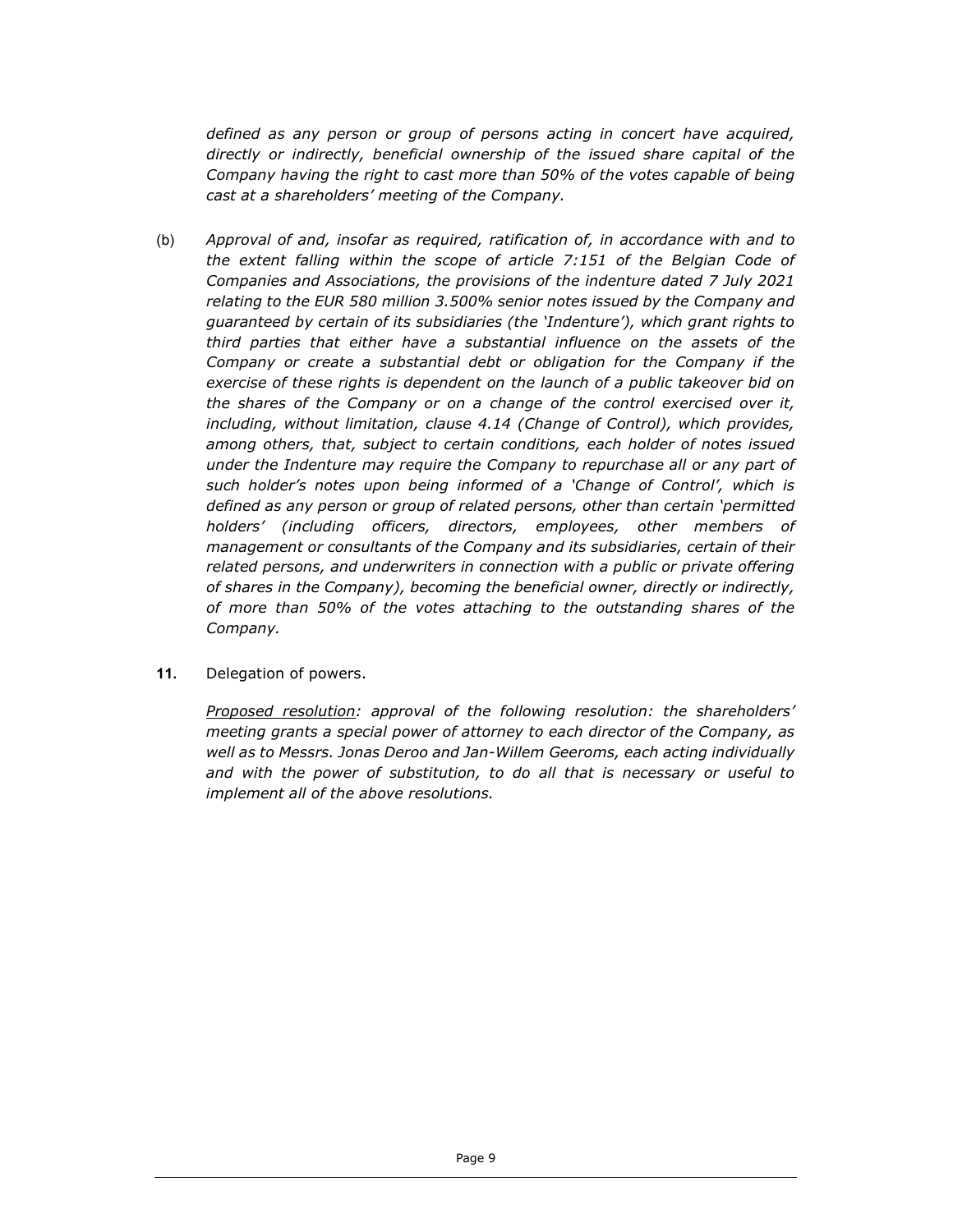# Registration and admission conditions

In order to be admitted to and entitled to vote at the shareholders' meeting, the holders of securities issued by the Company must comply with Article 7:134, §2 of the Belgian Code of Companies and Associations and Article 33 of the Articles of Association of the Company and with the notification formalities set forth below:

### I. Holders of registered shares

In accordance with Article 7:134, §2 of the Belgian Code of Companies and Associations, shareholders holding registered shares will only be allowed to participate in the shareholders' meeting if they have complied with the following conditions:

- (a) The registered shares must be recorded in the name of the shareholder in the share register of the Company on Thursday 21 April 2022 at midnight (24:00h) (Belgian time) (the "Record Date").
- (b) In addition, the holders of registered shares must give written notice to the Company of their intention to participate in the shareholders' meeting and of the number of securities (which must all be recorded in the share register on the Record Date) for which they wish to participate in the shareholders' meeting. A standard form of this notice is available on the Company's website (www.ontex.com) under the section titled "Investor Relations / Overview / Annual General Meetings".

This notice must be received by the Company at the address or e-mail address mentioned below at the latest on Friday 29 April 2022.

### II. Holders of dematerialized shares

In accordance with Article 7:134, §2 of the Belgian Code of Companies and Associations, shareholders holding dematerialized shares will only be allowed to participate in the shareholders' meeting if they have complied with the following conditions:

- (a) The dematerialized shares must be recorded in the name of the shareholder in the accounts of an authorized account holder or a central securities depository on Thursday 21 April 2022 at midnight (24:00h) (Belgian time) (the "Record Date").
- (b) In addition, the holders of dematerialized shares must provide the Company with, or arrange for the Company to be provided with, a certificate issued by the authorized account holder or the central securities depository certifying the number of dematerialized shares recorded in the shareholder's account on the Record Date and in respect of which such holder has indicated his/her/its intention to participate in the shareholders' meeting.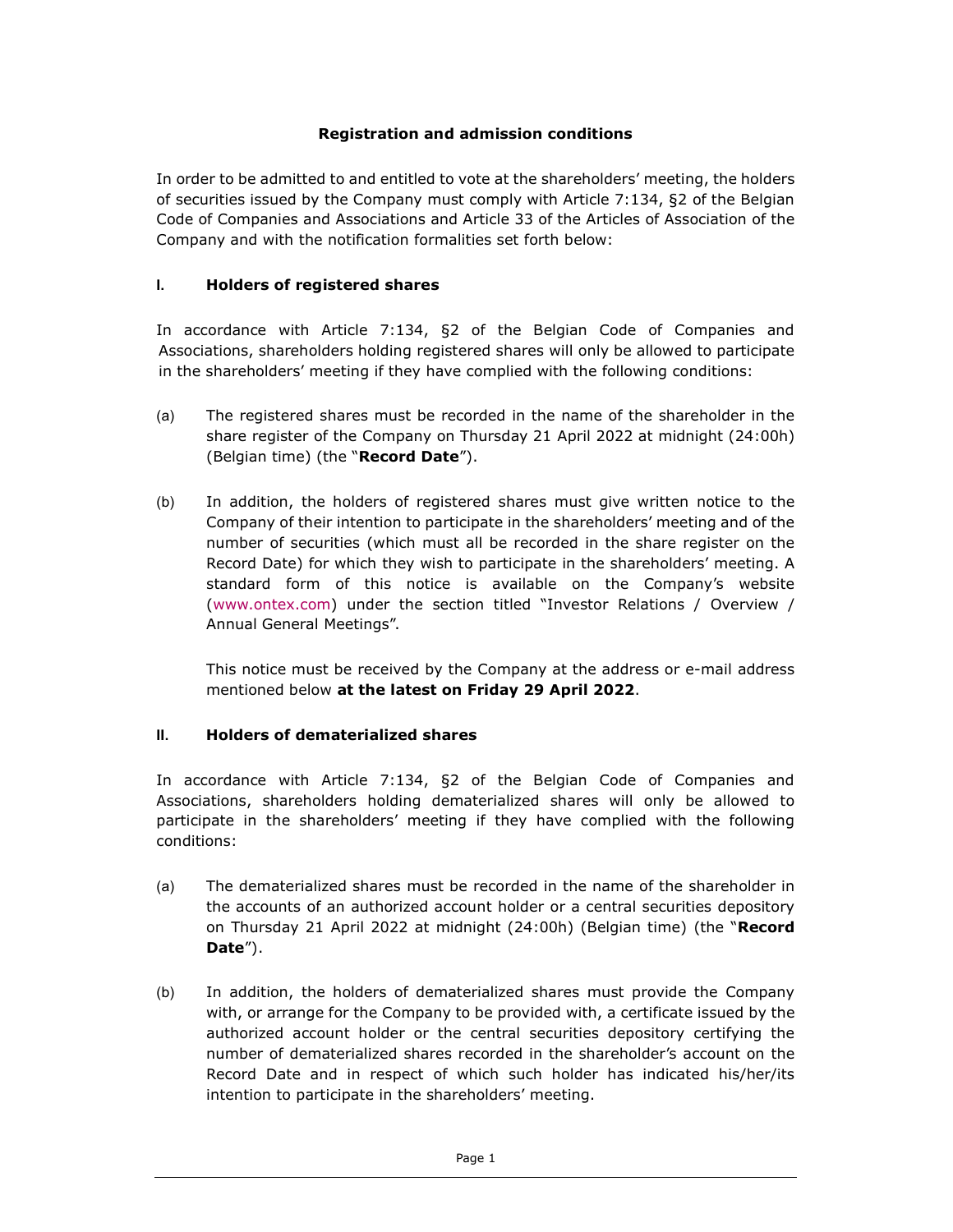(c) In addition, the holders of dematerialized shares must give written notice to the Company of their intention to participate in the shareholders' meeting and of the number of securities (which must all be recorded in the accounts of an authorized account holder or a central securities depository on the Record Date) for which they wish to participate in the shareholders' meeting. A standard form of this notice is available on the Company's website (www.ontex.com) under the section titled "Investor Relations / Overview / Annual General Meetings".

The certificate referred to in (b) and the notice referred to in (c) must be received by the Company at the address or e-mail address mentioned below at the latest on Friday 29 April 2022.

Only persons who are shareholders of the Company on the Record Date *(i.e.,* on Thursday 21 April 2022 at midnight (24:00h) (Belgian time)) and who have communicated their intention to participate in the shareholders' meeting at the latest on Friday 29 April 2022 as set out above, will be admitted to the shareholders' meeting.

The shares are not blocked as a result of the above-mentioned procedure. Shareholders are thus free to dispose of their shares after the Record Date.

### COVID-19 NOTICE

In light of the recent softening of measures imposed by the Belgian authorities with respect to the COVID-19 pandemic, **physical attendance** at this year's annual shareholders' meeting of the Company will be allowed.

Nevertheless, as the pandemic still continues, shareholders may prefer to avoid physical attendance. In such case, shareholders are **recommended to cast their** vote either (i) by way of proxy given to a representative of the Company (see the instructions under the header "Voting by proxy" below)  $or$  (ii) by voting remotely in advance of the shareholders' meeting (see instructions under the header "Remote voting in advance of the shareholders' meeting" below). Shareholders cannot make use of both options at the same time.

In order to enable shareholders who choose not to physically attend the shareholders' meeting to follow the meeting, the **meeting will be broadcasted live**. During such broadcast, shareholders will have the possibility to **submit written questions** (see the instructions under the header "Live Broadcast" below). Such broadcast will not be a virtual shareholders' meeting within the meaning of article 7:137 of the Belgian Code of Companies and Associations, and shareholders will not be able to cast their vote through such means.

The other formalities with respect to admission and registration remain identical to previous years, as set out herein.

Given the rapid and unpredictable evolution of the measures regarding the COVID-19 pandemic, the Company will provide further updates on the practical organization of the annual shareholders' meeting if and when necessary via the website of the Company (www.ontex.com).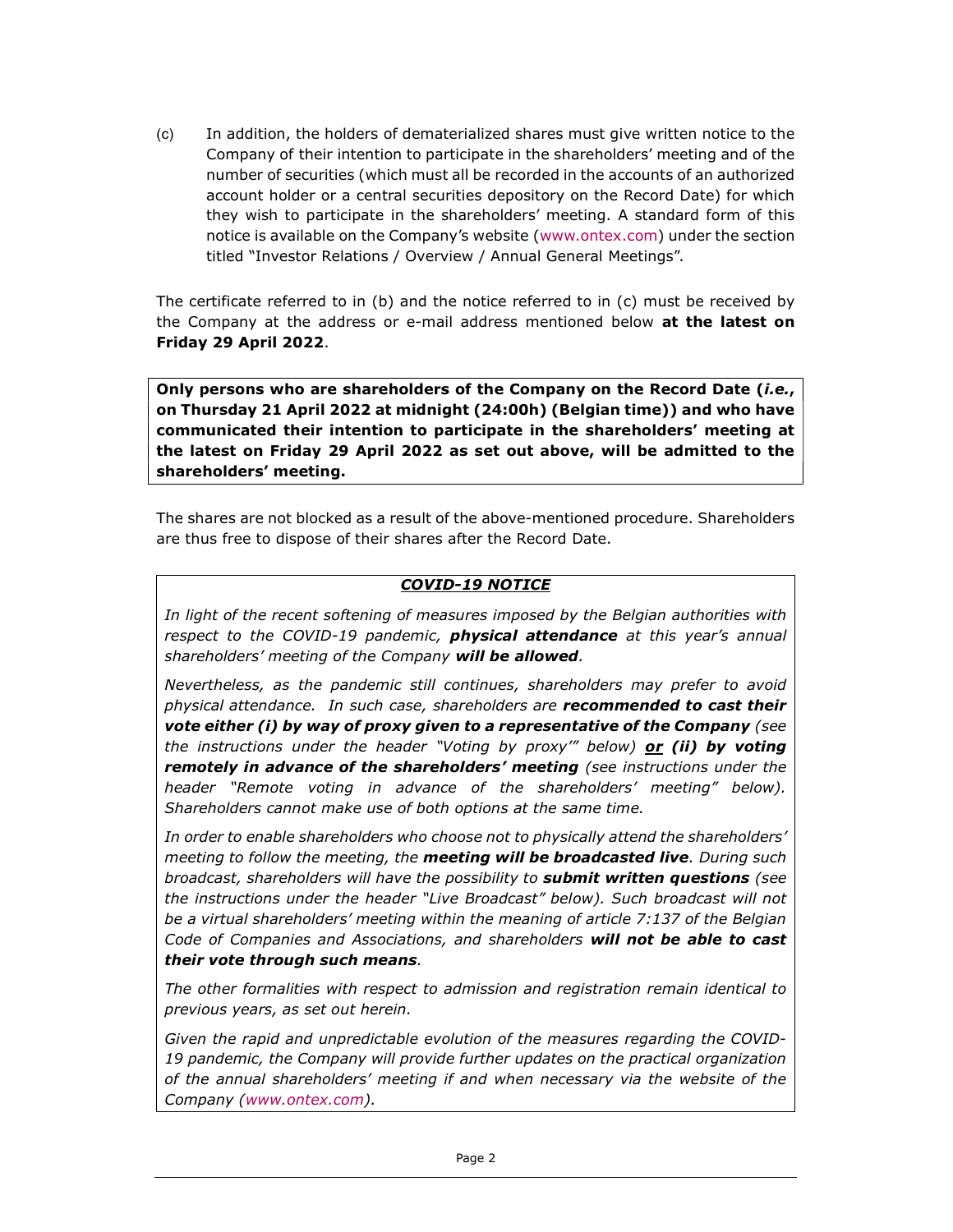# Voting by proxy

In accordance with Article 7:143 of the Belgian Code of Companies and Associations and Article 33(b) of the Articles of Association of the Company, shareholders may participate in the shareholders' meeting and exercise their right to vote by giving a proxy.

Except if explicitly provided otherwise by law, a shareholder may designate only one person as proxyholder for any particular shareholders' meeting. Any appointment of a proxyholder must comply with the applicable Belgian legislation, including, among others, with respect to potential conflicts of interest and the obligation to keep a register with voting instructions for at least one year.

The appointment of a proxyholder by a shareholder should be done by making use of the standard form of shareholder proxy that is available on the Company's website (www.ontex.com) under the section titled "Investor Relations / Overview / Annual General Meetings". Shareholders are invited to comply with the instructions provided on the standard form of shareholder proxy, including by providing voting instructions, in order to ensure they will be validly represented. A signed copy of the proxy must be received by the Company at the address or e-mail address mentioned below at the latest on Friday 29 April 2022.

# Remote voting in advance of the shareholders' meeting

In accordance with Article 7:146 of the Belgian Code of Companies and Associations and Article 34 of the Articles of Association of the Company, shareholders may participate in the shareholders' meeting and exercise their right to vote by voting remotely in advance of the shareholders' meeting.

Voting remotely should be done by making use of the standard remote voting form that is available on the Company's website (www.ontex.com) under the section titled "Investor Relations / Overview / Annual General Meetings". Shareholders are invited to comply with the instructions provided on the standard remote voting form. A signed copy of the remote voting form must be received by the Company at the address or email address mentioned below at the latest on Friday 29 April 2022.

# Right to add agenda items and to submit resolution proposals

In accordance with Article 7:130 of the Belgian Code of Companies and Associations and Article 32 of the Articles of Association of the Company, one or more shareholders holding (together) at least 3% of the capital of the Company may request to have new items added to the agenda of the shareholders' meeting and may submit resolution proposals in relation to existing or new agenda items.

The additional agenda items and/or resolution proposals must be received by the Company at the latest on Wednesday 13 April 2022. They must be sent to the Company to the address or e-mail address mentioned below. If such requests are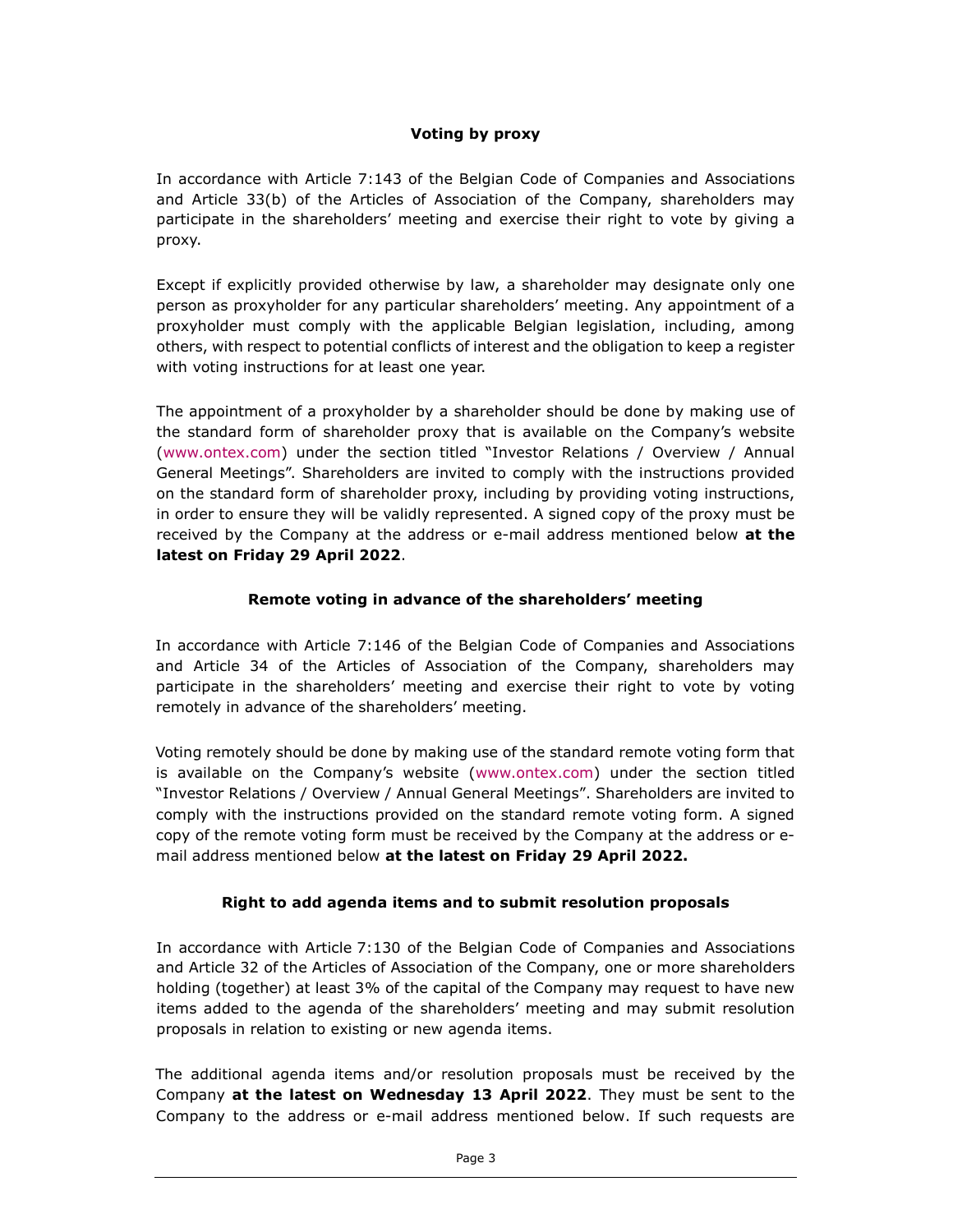received by the Company, it will publish a modified agenda of the shareholders' meeting, standard form of shareholder proxy and standard remote voting form, completed on the basis of any requests validly submitted, on the Company's website (www.ontex.com), at the latest on Wednesday 20 April 2022.

More information concerning the above right and its exercise modalities is included in the Company's Articles of Association as published on the Company's website (www.ontex.com) under the section titled "Investor Relations / Leadership & Corporate Governance / Articles of Association".

# Right to ask questions

In accordance with Article 7:139 of the Belgian Code of Companies and Associations, shareholders are entitled to ask questions to the directors with respect to the annual report or the agenda items and to the statutory auditor with respect to its report.

During the shareholders' meeting, shareholders may ask such questions orally in the event they are physically present or submit written questions during the meeting in the event they attend the live broadcast (see the instructions under the header "Live broadcast" below).

In addition, shareholders may submit written questions in advance of the shareholders' meeting. Such questions will only be answered if the shareholder asking them has complied with the above admission conditions in accordance with Article 7:134, §2 of the Belgian Code of Companies and Associations and Article 33 of the Articles of Association of the Company and if the questions have been received by the Company at the latest on Friday 29 April 2022. Written questions must be sent to the Company on the address or e-mail address mentioned below. Shareholders are invited to make use of the standard form for written questions that is available on the Company's website (www.ontex.com).

# Live broadcast

In order to enable shareholders to follow the shareholders' meeting, the meeting will be broadcasted live, and shareholders will have the possibility to submit written questions during the meeting.

In order to attend the live broadcast, shareholders that have complied with the registration and admission conditions (as set out above) must send a request to that end via email to shm@ontexglobal.com. Such email request must have been received by the Company at the latest on Friday 29 April 2022. The Company will subsequently send login details and technical instructions to remotely attend the shareholders' meeting.

It will not be possible for shareholders to vote remotely during the shareholders' **meeting**. The live broadcast is not considered a virtual shareholders' meeting within the meaning of Article 7:137 of the Belgian Code of Companies and Associations. Shareholders who are not physically present at the meeting, will thus only be able to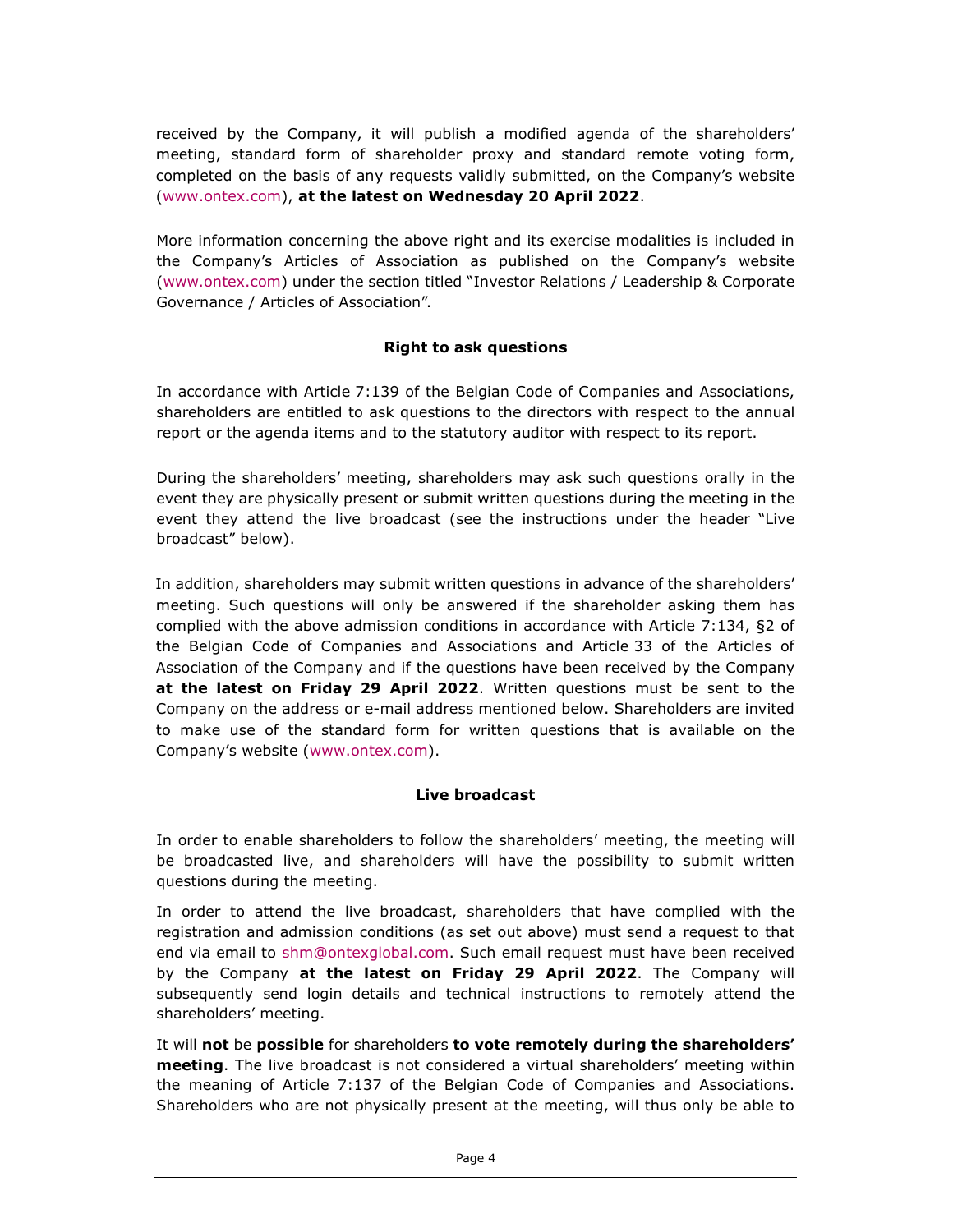cast their vote either (i) by voting remotely ahead of the meeting or (ii) by giving a proxy, as set out above.

# Availability of documents

The documents and reports mentioned herein are available on the Company's website (www.ontex.com).

In addition, shareholders can obtain a copy of these documents and reports at the Company's seat (at Korte Keppestraat 21, 9320 Erembodegem (Aalst)) during regular office hours on business days, for holders of dematerialized shares upon presentation of a certificate issued by an authorized account holder or central securities depository certifying the number of dematerialized shares recorded in the shareholder's account.

# Physical presence

In order to be admitted to the shareholders' meeting, security holders and proxyholders must be able to prove their identity by means of a valid ID card or passport. Representatives of legal entities must further also provide recent copies of documents establishing their powers to represent such entity.

# Data protection

The Company is responsible for the processing of personal data it receives from, or collects about, shareholders, security holders and proxy holders in the context of shareholders' meeting. The processing of such data will be carried out for the purpose of the organization and conduct of the shareholders' meeting. The data include, amongst others, identification data, the number and type of securities issued by the company, proxies and voting instructions. This data may also be transferred to third parties for the purposes of services to the Company in connection with the foregoing. The processing of such data will be carried out, mutatis mutandis, in accordance with the Company's privacy policy, available at http://ontex.com/legal/privacy-statement/. For more information or complaints regarding the processing of personal data by or on behalf of the Company, the Company can be contacted by e-mail at gdpr@ontexglobal.com.

By registering and attending the shareholder meeting, you agree that the Company may photograph and make film recordings during the shareholders' meeting, in order to market the Company and to support future events. The Company will process your images, pictures and video's for this purposes. If you do not wish to be photographed nor recorded, please inform the Company upfront by sending an email to shm@ontexglobal.com. In any event, you can always withdraw your consent or exercise your rights of information, restriction, rectification and deletion by sending an email to gdpr@ontexglobal.com.